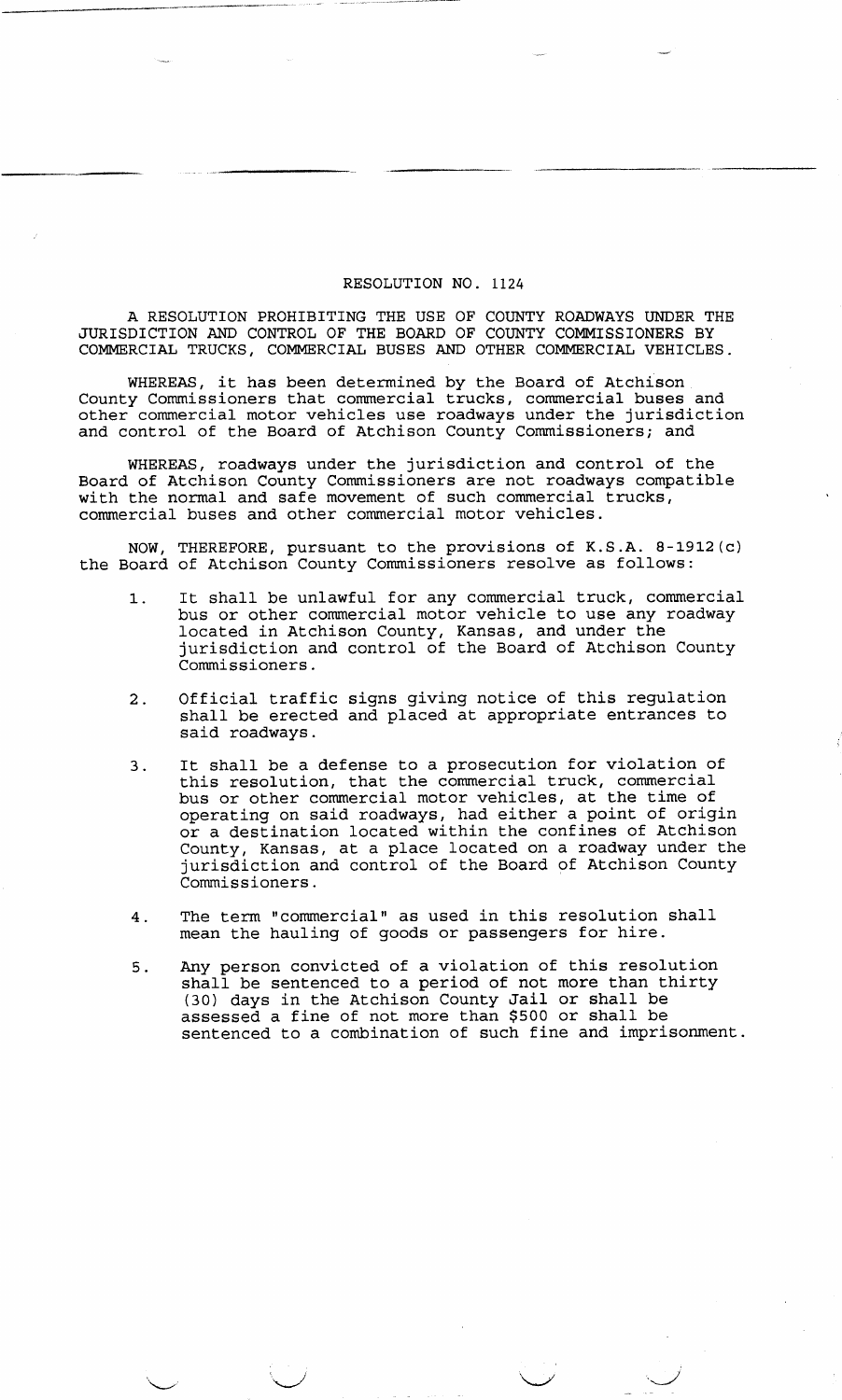This resolution shall take effect upon publication in the official county newspaper and the posting of the appropriate official traffic signs on said roadways.

ADOPTED THIS  $6 H$  DAY OF JUNE, 1994.

BOARD OF COUNTY COMMISSIONERS ATCHISON COUNTY AKANSAS  $\overline{\ell}$  $\ell$ man usic Ø., Chairman Ehu hssell

Attest:<br>Pauline M Rec County Clerk

county/resroad

published-